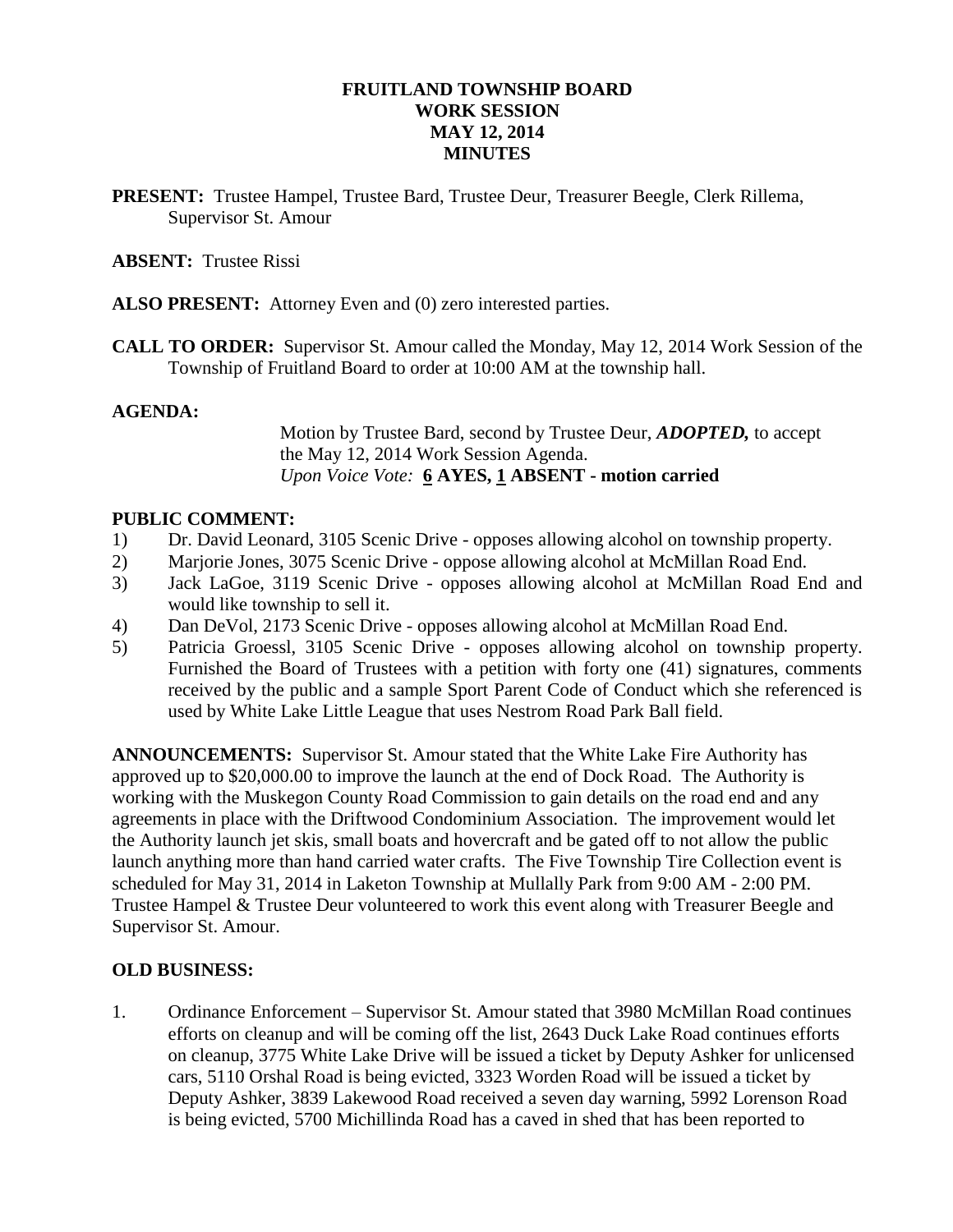# FRUITLAND TOWNSHIP MAY 12, 2014 WORK SESSION MINUTES

Building Inspector Siegel, 1490 Duck Lake Road will issued a ticket by Deputy Ashker and 4565 Lorenson Road will be issued a ticket by Deputy Ashker and 4503 Michillinda had two pit bulls removed and is being monitored for junk.

- 2. Snow Day Policy Treasurer Beegle and Trustee Deur shared the thought process behind the snow day policy. Discussion of adding language that scheduled employees will receive administrative pay for the two hour delay and clarification that closing is not only for AM but could be for PM if adverse weather is present will be added to the policy for adoption at the Monday Regular Meeting.
- 3. Brining Supervisor St. Amour stated that he has contacted another brine vendor, D & B Brine, Inc. which has quoted the same amount of brine and mileage for our gravel roads at a lower price than Muskegon County Road Commission of nearly \$4,000.00. He has spoken to several other township Supervisors who use this firm, all of whom who seem satisfied with past service. Supervisor St. Amour cautioned the Board of Trustees that he is fearful of switching from the MCRC because of prepping of road scheduling and other repairs/maintenance that are received from the MCRC. Frustration by several members of the Board of Trustees regarding inadequate invoicing and pricing justifications were mentioned.

# **NEW BUSINESS:**

- 1. Alcohol on Township Property Trustee Hampel stated that she would like us to change back to no alcohol usage on township property as it was last fall as many residents are concerned about potential misuse of township property and grounds. Trustee Deur stated that when he voted last fall to allow he did not take into consideration many of the concerns raised by folks in the community and would like to see it changed also. He indicated that he believes if any board members lived near a road end where alcohol was allowed, and if they experienced the same type of noise and trespassing that McMillan Road End neighbors have experienced, they would feel differently about allowing alcohol. Likewise, he suggested that, just as with requests which are submitted to ZBA for zoning variances, the concerns of the closest neighbors should be given more weight in this debate. Trustee Bard is concerned that the residents that live near the McMillan Road End are unwilling to solicit 911 assistance and expect the township staff to enforce. The township staff does not have the manpower to do such. Clerk Rillema is neutral about whether to allow or not allow alcohol. Many local residents in the area enjoy walking down to the McMillan Stairway and have a glass of wine. She asked those residents in the audience if they would call 911 to make a complaint under those circumstances? One reply was "no, that's different". Alcohol is alcohol. She also stated that if the White Lake Little League does oppose our park ordinance then we should consider changing to distract them from not using our park for community ball games. Treasurer Beegle and Supervisor St. Amour stated that they would like the summer season to continue as is and monitor the issue. Supervisor St. Amour felt that if he did a straw poll that it would be positive to postpone and monitor for the season.
- 2. White Lake Ambulance Authority Trustee Bard and Trustee Deur attended the last White Lake Ambulance Authority as members of the public to ask questions of the proposed 2014- 15 WLAA Budget. Supervisor St. Amour was unable to attend as our representative. Several questions were asked by Trustee Deur and Trustee Bard during the public hearing comment period which were answered by Director Dresen and Chair Atchison that the